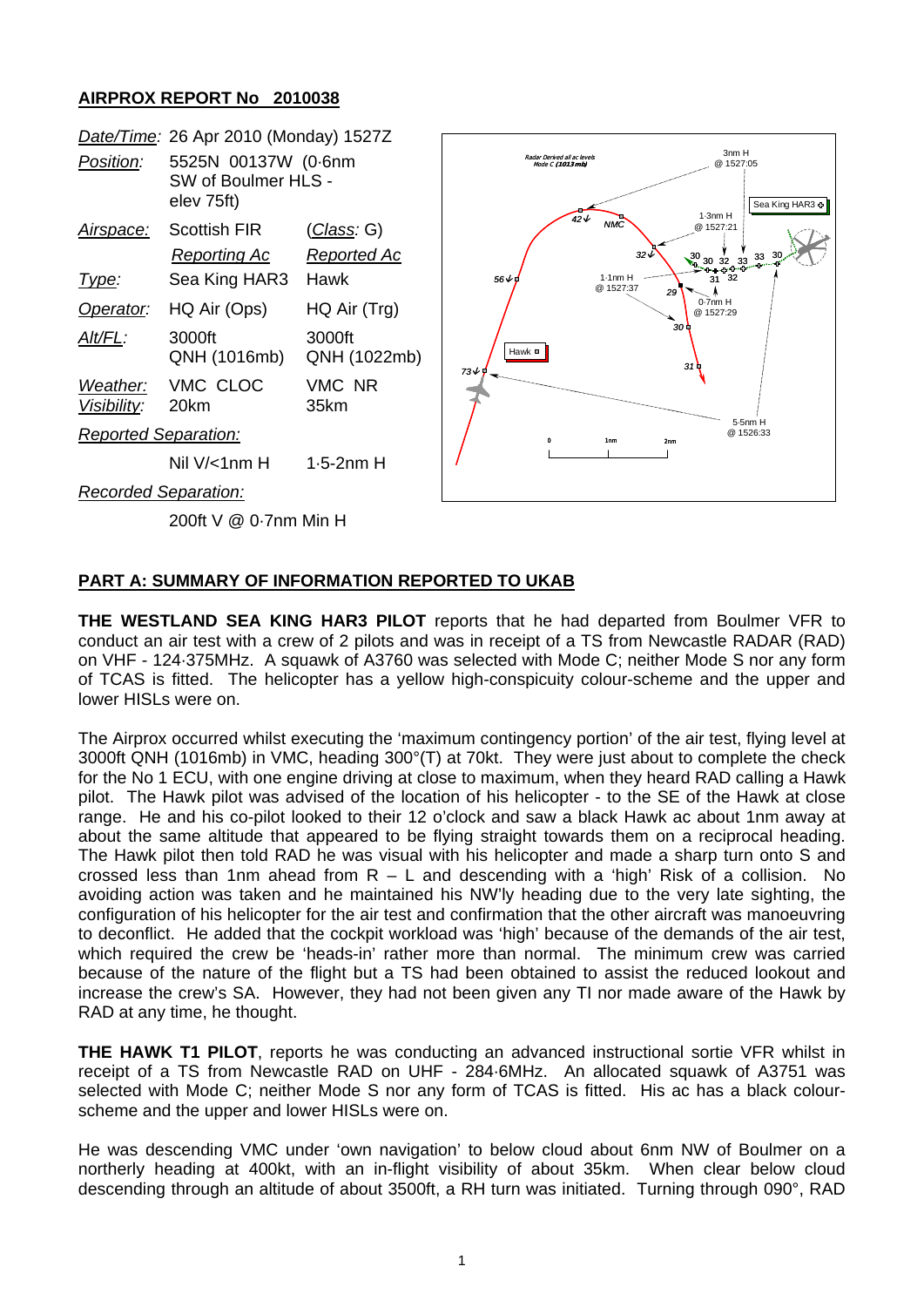informed them of rotary-wing traffic 3nm E of their position at a similar altitude, which was the first information about the possible confliction. The rear seat pilot sighted the yellow Sea King about 3nm away as they turned; no avoiding action was taken as the R turn had resolved the confliction. The R turn was continued onto a SE'ly heading and the helicopter passed 1½-2nm away to port with no Risk of a collision.

**THE NEWCASTLE APPROACH RADAR CONTROLLER (RAD)** reports that the Hawk pilots were receiving a TS and requesting a low-level letdown in Northumberland; the Sea King pilots were also receiving a TS operating just NW of Boulmer. The Hawk pilot said that he wished to descend towards Amble and then route northwards, so an initial descent was given to an altitude of 5000ft to keep the ac terrain-safe and above some other ac – including the Sea King. He was just about to pass TI on the Sea King to the Hawk pilot when the latter requested a L turn. The Hawk then tracked northwards passing about 4nm W of the Sea King descending through FL70. At this point he believed the Hawk was flying away from the Sea King so he gave a further descent instruction to the Hawk pilot and advised him to maintain his own terrain clearance below 4300ft. Very soon after this the Hawk turned hard R, whereupon he issued TI, first to the Hawk pilots and then to the Sea King pilots. After passing 1nm W of the helicopter the Hawk routed to Amble.

The Newcastle 1520 Weather was given as: 270/15kt; >10km nil Weather; FEW at 4500ft; QNH 1022mb.

**ATSI** reports that the Airprox occurred in Class G airspace. The town of Amble is situated on the coast, 6nm SSE of Boulmer. The Sea King was operating VFR, conducting an air test in the vicinity of Boulmer. The Hawk was routeing from the SW and intended to carry out a let down from medium to low-level. The crews of both ac were in receipt of a TS from Newcastle RAD on cross-coupled frequencies: 124·375MHz (VHF) for the Sea King and 284·6MHz (UHF) for the Hawk. [This allows all VHF transmissions to be heard on UHF and vice versa.]

The Sea King pilots first contacted Newcastle RAD at 1452:50 to operate VFR in the Boulmer area in receipt of a BS. At 1512:24, the Sea King pilots made a request to Newcastle, "…[Sea King C/S]..*would it be possible to get a Traffic Service please we'll be operating..about 3 thousand feet in the local Boulmer area".* Newcastle replied, "[Sea King C/S] *for Newcastle then squawk 3-7-6-0 ident*" which the Sea King crew read back correctly. At 1515:25 Newcastle advised, "ISea King C/SI *you're now positively identified 2-5 miles to the 2-4 miles north of Newcastle it is a Traffic Service with your own terrain clearance the Tyne pressure..setting is still 1-0-1-6".* The Sea King pilot read back, *"Traffic Service..with our own terrain clearance 1-0-1-6 copied* [Sea King C/S]*".* 

At about 1520 the Newcastle controller handed over responsibility for the provision of the radar service to another radar controller.

At 1521:34, radar recordings show the Hawk 16nm SW of Durham Tees Valley Airport tracking towards Newcastle displaying a code callsign converted SSR label indicating FL230. After a radar handover from London Military, the Hawk descended to FL190 and changed to the Newcastle assigned SSR code of A3751. At 1523:45 the Hawk crew called Newcastle, "..[Hawk C/S] *on handover flight level 1-9-0 Traffic Service".* The controller replied "[Hawk C/S] *Newcastle RADAR good afternoon you're identified Traffic Service report ready for further descent",* to which the pilot then responded, *"..ready for descent* ". Newcastle enquired, "[Hawk C/S] a*re you hoping to go..low level in Northumberland"* and the Hawk pilot replied, "[Hawk C/S] *VMC at Amble and moving north."*  Newcastle then instructed the Hawk crew to, "[C/S] *descend initially altitude 5 thousand feet on the Newcastle Q-N-H 1-0-2-2",* which was read-back accurately.The controller's written report states that the Hawk was given initial descent to 5000ft to remain terrain-safe and also to keep the Hawk above some light ac in the vicinity, including the Sea King.

The controller was now aware that the Hawk crew was intending to let down in the Amble area and also aware of the Sea King in that vicinity. RAD reported that he was about to pass TI to the Hawk when, at 1524:55, the pilot requested "[Hawk C/S] *request..left turn through 10 degrees",* whereupon Newcastle replied, "…*own navigation approved".* At 1526:33, the radar recording shows the Hawk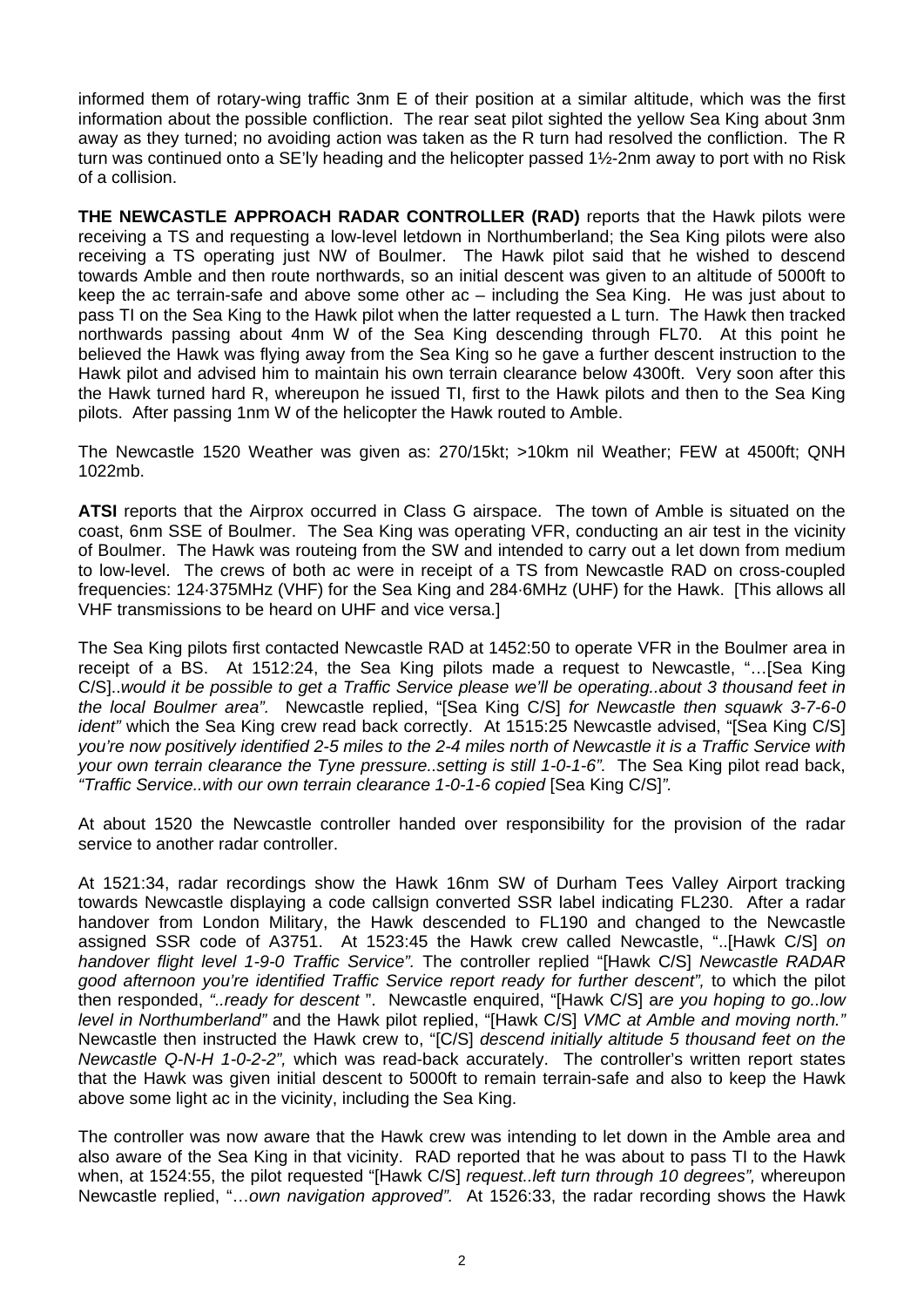was 5·5nm SW of the Sea King, passing FL73 in the descent. The controller states that the Hawk passed 4nm W of the Sea King at about 7000ft. In the belief that the Hawk would continue on the northerly track, at 1526:40 Newcastle advised, "[Hawk C/S] *there's no traffic to affect your further descent so descend further but anything below altitude 4 thousand 3 hundred feet you're taking your own terrain clearance report V-M-C below",* to which the reply was, "[Hawk C/S] *V-M-C below".*  Newcastle then sought clarification "..[Hawk C/S] *apologies was that V-M-C below now*"; at this point a transmitter is switched but with no modulation.

As the Hawk passed 3·7nm WNW abeam the Sea King, the controller observed the Hawk commencing a R turn and immediately passed TI on the Sea King at 1527:10, "[Hawk C/S] *Newcastle RADAR see you turning right traffic is a helicopter 3 miles southeast of you slightly below".* The Hawk pilot responded, "[Hawk C/S] *looking".* There is a further transmission believed to be from the Hawk [words doubtful but possibly] *"got it"* and then another believed to be from Newcastle *"roger",*  before Newcastle passed TI to the Sea King pilots at 1527:20,"…[Sea King C/S] *traffic is a Hawk has you in sight 2 miles northwest of you 1 mile west".* At 1527:21 radar recordings show the Hawk converging 1·3nm NW of the Sea King with both ac indicating FL32 Mode C [about 3470ft Newcastle QNH (1022mb)]. The Sea King pilot reported, *"..crossing right to left in front of us now..visual."* At this point radar recordings show the Hawk passing 0·7nm SW of the Sea King and 200ft below it. Newcastle advised the Sea King pilots, *"has you in sight as well".* Shortly afterwards the Sea King pilot advised at 1527:30, *"Hello Newcastle…we're air testing so we've got a slightly limited lookout at the moment",* which was acknowledged, *"roger".* 

About 3min after the Airprox occurred the Sea King pilot enquired about the minimum separation that had obtained. Newcastle advised that there was about 1nm separation as the Hawk passed ahead, whereupon the Sea King pilot advised that he would contact Newcastle when back at base.

The Hawk pilot reported VMC below, routeing low-level W and then N. Newcastle advised the Hawk about the helicopter, now just to the NW of Boulmer. The Hawk pilot reported switching en-route at 1530:46 and was instructed to squawk A7000.

MATS Pt1, Ch11, P5, 4.1.1 states that a traffic service is:

'..a surveillance based ATS, where in addition to the provisions of a Basic Service, the controller provides specific surveillance derived traffic information to assist the pilot in avoiding other traffic. Controllers may provide headings and/or levels for the purposes of positioning and/or sequencing; however, the controller is not required to achieve deconfliction minima, and the avoidance of other traffic is ultimately the pilot's responsibility.'

MATS Pt1, Ch11, P6, 4.5.1 states that:

'The controller shall pass traffic information on relevant traffic, and shall update the traffic information if it continues to constitute a definite hazard, or if requested by the pilot. However, high controller workload and RTF loading may reduce the ability of the controller to pass traffic information, and the timeliness of such information.'

'Traffic is normally considered to be relevant when, in the judgement of the controller, the conflicting aircraft's observed flight profile indicates that it will pass within 3 NM and, where level information is available, 3000ft of the aircraft in receipt of the Traffic Service. However, controllers may also use their judgement to decide on occasions when such traffic is not relevant, e.g. passing behind or within the parameters but diverging. Controllers shall aim to pass information on relevant traffic before the conflicting aircraft is within 5 NM, in order to give the pilot sufficient time to meet his collision avoidance responsibilities and to allow for an update in traffic information if considered necessary. Distances displayed on ATS surveillance systems can be at variance to the actual distances between aircraft due to the limitations in accuracy of surveillance systems. Furthermore, some aircraft may not be displayed at all by ATS surveillance systems.'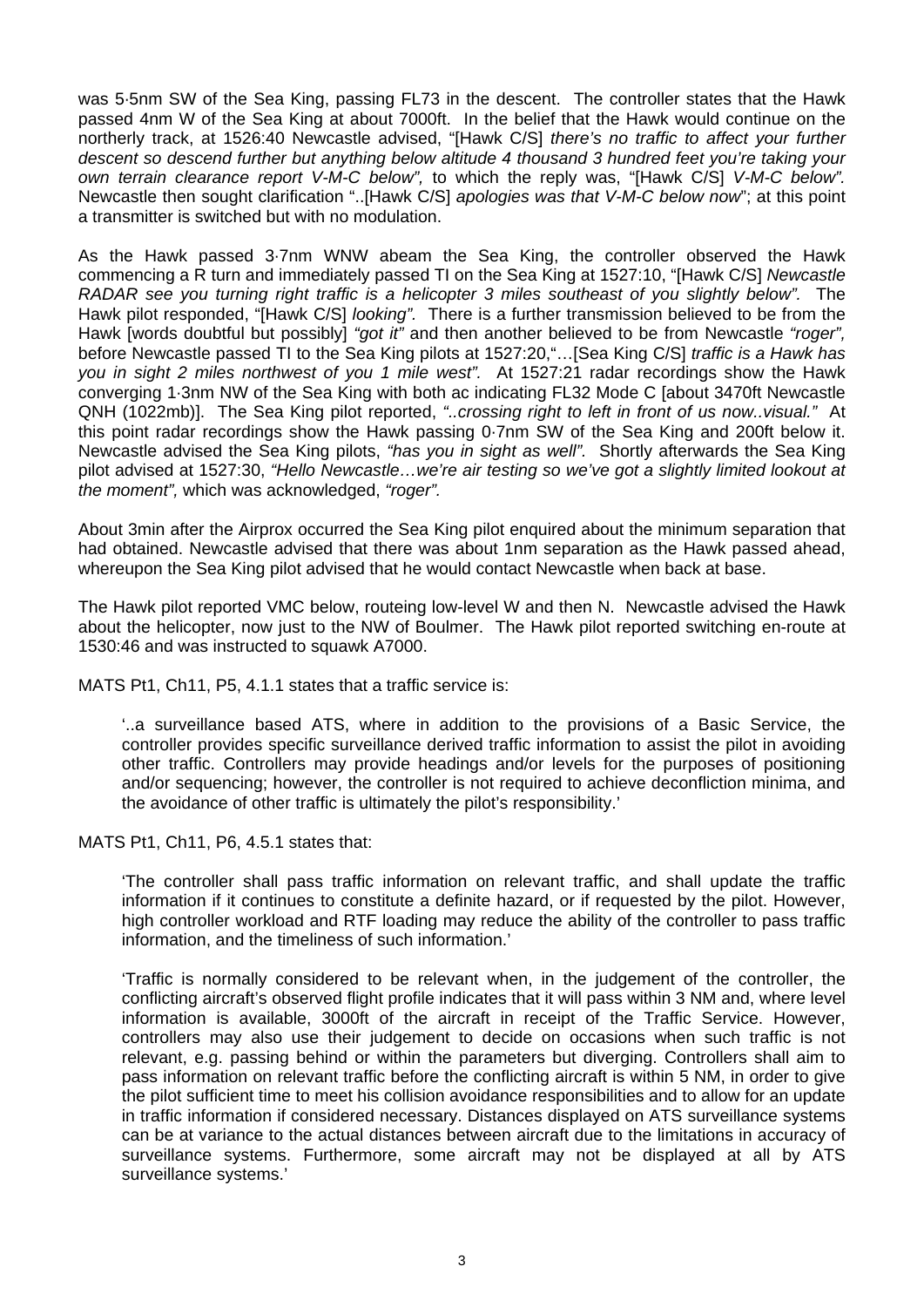MATS Pt1, Ch11, P6, 4.6.1 states that:

'Whether traffic information has been passed or not, a pilot is expected to discharge his collision avoidance responsibility without assistance from the controller. If after receiving traffic information, a pilot requires deconfliction advice, an upgrade to Deconfliction Service shall be requested. The controller shall make all reasonable endeavours to accommodate this request as soon as practicable and provide deconfliction advice at the earliest opportunity.'

'When providing headings/levels for the purpose of positioning and/or sequencing or as navigational assistance, the controller should take into account traffic in the immediate vicinity, so that a risk of collision is not knowingly introduced by the instructions passed. However, the controller is not required to achieve defined deconfliction minima.'

During the Hawk's descent from medium to low-level the controller had asked the pilot if he was hoping to go low-level in Northumberland.In response the Hawk pilot had reported his intention to be flying in VMC at Amble moving N. The controller's written report stated that he was about to pass traffic information on the Sea King, when the Hawk requested a L turn. At this point the controller judged that the Hawk would continue N to pass 4nm W of the Sea King and would continue to fly N away from the Sea King. The Hawk, having already passed well to the W of Amble, was advised that there was no traffic to affect further descent and the Hawk reported VMC below. However, as the Hawk passed 3·7nm WNW abeam the Sea King, the controller observed the ac making a turn to the R. The controller recognised that the two ac were now in potential conflict and passed late TI, which may have assisted both pilots in achieving collision avoidance. Had the controller passed TI earlier, the situational awareness of both pilots would have been significantly improved.

**HQ AIR (OPS)** comments that the Hawk pilots were made aware of the Sea King in good time to see and avoid it, which they did. If an air test cannot be conducted whilst manoeuvrability and a good lookout is maintained, perhaps an area of sanitised airspace should be booked for the purpose.

**HQ AIR (TRG)** comments that the unannounced R turn by the Hawk appears to have caught out the Newcastle Controller regarding the timing of the TI. However, both ac were being operated VMC in Class G airspace. The relatively late sighting of the Hawk by the Sea King crew caused them concern particularly as their flight regime at that time limited their manoeuvrability. On the other hand the Hawk crew did not consider flying avoiding action because their turn had already broken the conflict. As the Sea King crew were conducting an air test requiring the crew to be 'heads-in' more than normal obtaining a DS may have been a more appropriate ATS.

## **PART B: SUMMARY OF THE BOARD'S DISCUSSIONS**

Information available included reports from the pilots of both ac, transcripts of the relevant RT frequencies, radar video recordings, reports from the air traffic controller involved and reports from the appropriate ATC and operating authorities.

The HQ JHC Members confirmed that it was normal to reduce the crew compliment on an air test and thus, commonly, no aircrewman was carried for such flights. Although this reduced their lookout capability, the Sea King Captain had taken this into account and obtained a TS to supplement the lookout scan of the two pilot crew. He was mistaken in reporting that they had not been given any TI nor made aware of the Hawk by RAD at any time; the Hawk was called to the helicopter pilots by RAD, *"..2 miles northwest of you 1 mile west",* albeit after the Hawk pilot reported the helicopter in sight and when the range was closing fast. Therefore for all practical purposes the earliest the Sea King pilots were aware of the Hawk was when it crossed into their 12 o'clock about 1nm away at about the same altitude. The Sea King crew would undoubtedly have received TI earlier if RAD had not misconstrued the Hawk crew's intentions from their requested 10° L turn. It was plain to controller Members that RAD did not expect the Hawk to turn sharply in the opposite direction towards the Sea King and when it did just that, with both flights under a TS from the same controller, RAD had a choice of which to call first. Without doubt, the controller's choice of priorities at this late stage were